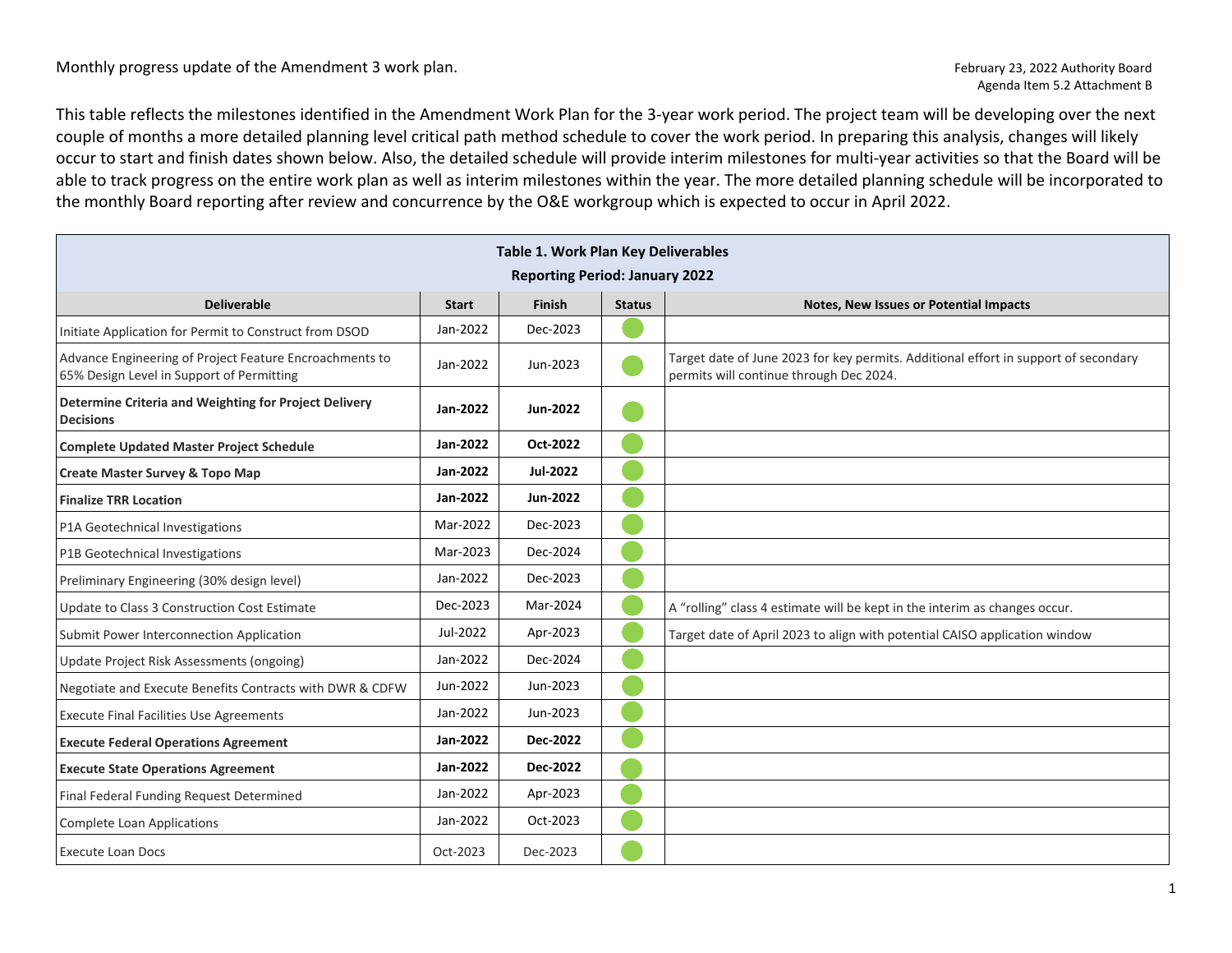| Table 1. Work Plan Key Deliverables                                                                 |              |               |               |                                                                                                                                               |  |  |  |  |
|-----------------------------------------------------------------------------------------------------|--------------|---------------|---------------|-----------------------------------------------------------------------------------------------------------------------------------------------|--|--|--|--|
| <b>Reporting Period: January 2022</b>                                                               |              |               |               |                                                                                                                                               |  |  |  |  |
| <b>Deliverable</b>                                                                                  | <b>Start</b> | <b>Finish</b> | <b>Status</b> | <b>Notes, New Issues or Potential Impacts</b>                                                                                                 |  |  |  |  |
| Formalize AB/RC Governance and Delegation of Authority for<br>Phase 3                               | Jun-2022     | Jun-2023      |               |                                                                                                                                               |  |  |  |  |
| Execute Benefits and Obligations Contracts with Participants                                        | Jan-2022     | Oct-2023      |               | Would be completed after the water right permit is received.                                                                                  |  |  |  |  |
| Receive WSIP Final Award from CWC                                                                   | Jan-2022     | Nov-2023      |               |                                                                                                                                               |  |  |  |  |
| Water Right - Complete Protest Resolution Period and<br>Resolve as Many Protests as Possible        | May-2022     | Dec-2022      |               |                                                                                                                                               |  |  |  |  |
| Water Right - Receive Water Right Order and Permit                                                  | Sept-20      | Oct-2023      |               |                                                                                                                                               |  |  |  |  |
| Federal ESA - Receive Biological Opinions                                                           | Oct-2020     | Dec-2022      |               |                                                                                                                                               |  |  |  |  |
| Section 106 - Final Programmatic Agreement                                                          | Sep-2020     | Oct-2022      |               | Ongoing meetings and coordination, draft PA in process of being finalized and sent out<br>by Reclamation to signature and consulting parties. |  |  |  |  |
| Section 106 - Programmatic Historic Properties Management<br><b>Plan Development</b>                | Dec-2021     | Dec-2022      |               |                                                                                                                                               |  |  |  |  |
| <b>ITP - Construction ITP Issued</b>                                                                | Sep-2020     | Dec-2022      |               |                                                                                                                                               |  |  |  |  |
| ITP - Operations ITP Issued                                                                         | Sep-2020     | Dec-2022      |               |                                                                                                                                               |  |  |  |  |
| CWA 404/401 - Submit Final Permit Applications                                                      | Sep-2020     | Oct-2022      |               | Timed with release of the Final EIR/EIS                                                                                                       |  |  |  |  |
| CWA 404/401 - Permits Issued                                                                        | Oct-2022     | June-2023     |               |                                                                                                                                               |  |  |  |  |
| Levee and Flood Permits - Section 408 and CVFPB<br><b>Encroachment Permits Issued</b>               | Feb-2022     | Apr-2023      |               |                                                                                                                                               |  |  |  |  |
| <b>Streambed Alteration Agreement</b>                                                               | Jan-2022     | Jun-2023      |               | Will be phased with access, likely multiple needed                                                                                            |  |  |  |  |
| Eagle Permit - Short Term and Nest Permit Issued                                                    | Oct-2020     | Jun-2023      |               |                                                                                                                                               |  |  |  |  |
| Eagle Permit - Long-term Permit Issued                                                              | Oct-2020     | Dec-2024      |               |                                                                                                                                               |  |  |  |  |
| Obtain Local Agency Agreements & Permits                                                            | Jul-2022     | Dec-2023      |               |                                                                                                                                               |  |  |  |  |
| <b>Develop Mitigation Acquisition Master Plan</b>                                                   | Jan-2022     | Dec-2022      |               |                                                                                                                                               |  |  |  |  |
| Final EIR/EIS - Complete                                                                            | Dec-2021     | Oct-2022      |               |                                                                                                                                               |  |  |  |  |
| Certify Final EIR/EIS and approve preferred project and<br>MMRP (30 day period for legal challenge) | Oct-2022     | Dec-2022      |               |                                                                                                                                               |  |  |  |  |
| Approve Land Acquisition Master Plan and ROW Manual                                                 | Jan-2022     | Dec 2022      |               |                                                                                                                                               |  |  |  |  |